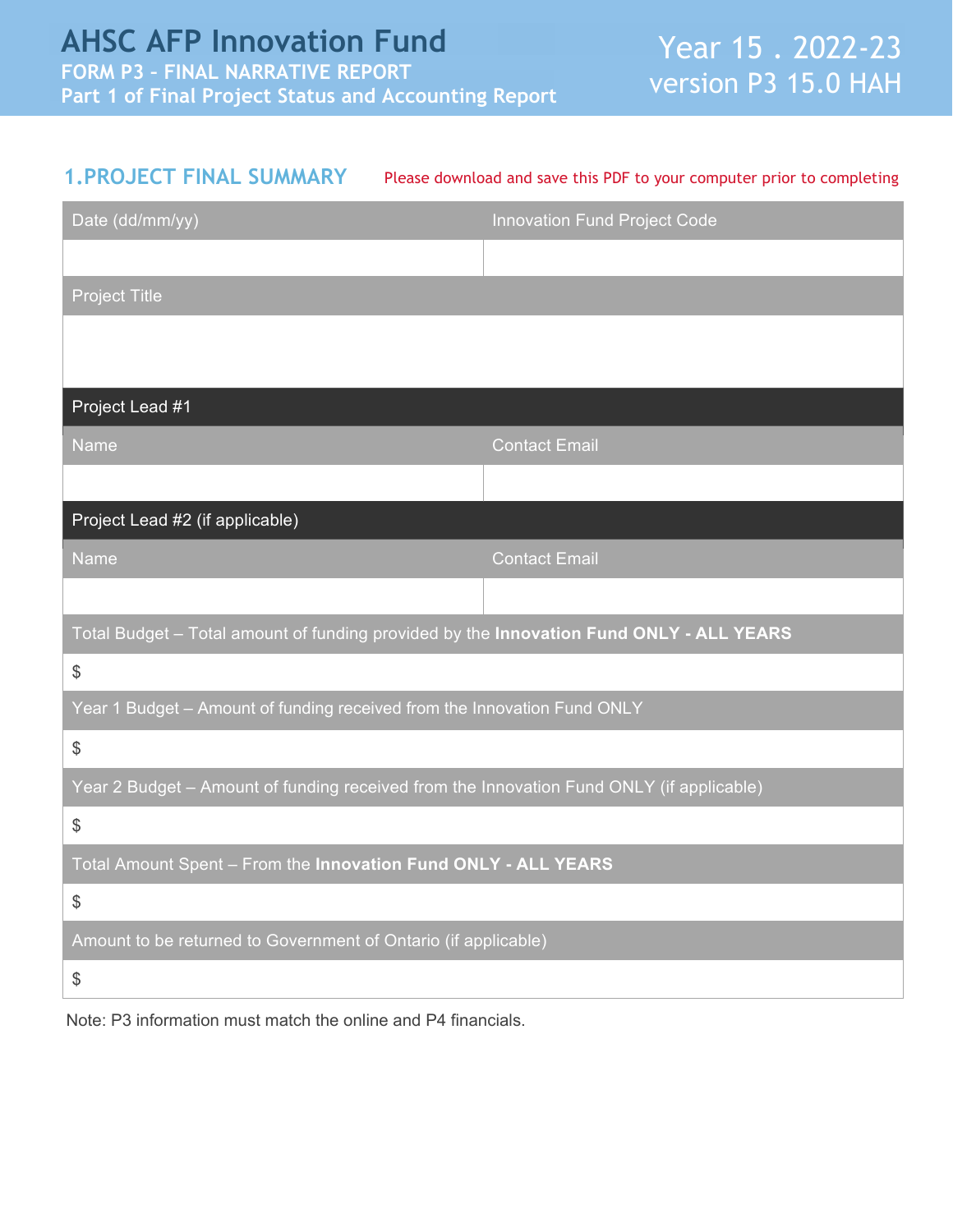## 1.1 Funding amounts received from other sources\*\* – all years (if applicable)

| Other Sources: | Amount        |
|----------------|---------------|
|                | $\frac{1}{2}$ |
|                | $\frac{1}{2}$ |
|                | $\frac{1}{2}$ |
|                | $\frac{1}{2}$ |
|                | $\frac{1}{2}$ |

\*\* "Other" sources could include: Other AFP funds but not from the Innovation Fund; Cash contributions (not of kind) from any other funding bodies such as CIHR, or other organizations; Cash contributions from businesses or community organizations; Cash contributions from practice plans, or other sources.

## **2.ABSTRACT OF FINAL REPORT**

Briefly outline the project, mention publications and other knowledge translation approaches, and please discuss the success of your innovation. Note: this **abstract** will be made available to the public on the Innovation Fund website. – maximum 1250 characters including spaces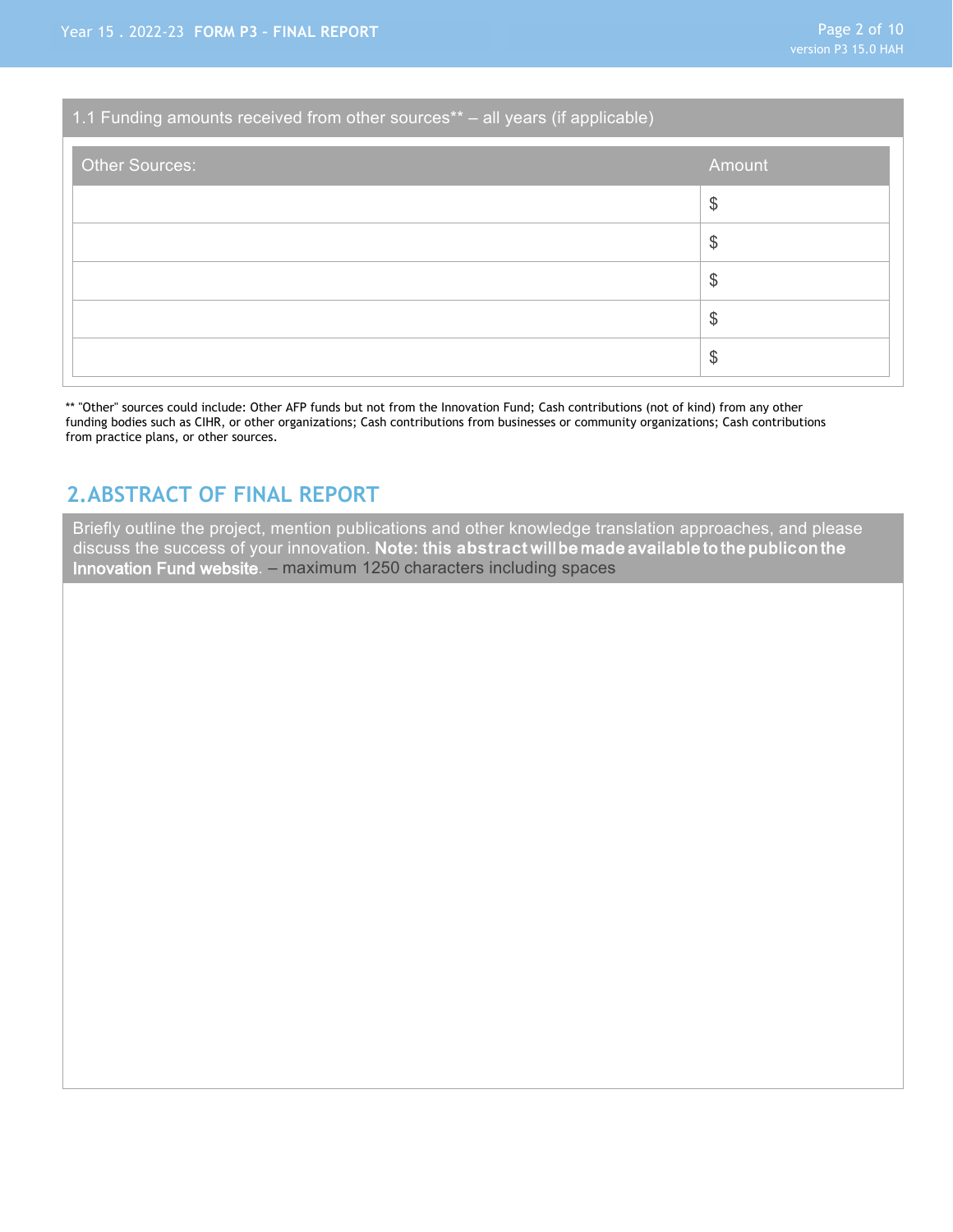| 2.2 Will this project continue in some form (continuation of the current project or a new initiative)? |               |  |
|--------------------------------------------------------------------------------------------------------|---------------|--|
| $No$ $O$<br>Yes $\bigcirc$                                                                             |               |  |
| 2.2 If YES, please indicate total funding anticipated over next 5 years (if known)                     |               |  |
| Source,                                                                                                | Amount        |  |
|                                                                                                        | $\$\$         |  |
|                                                                                                        | $\$\$         |  |
|                                                                                                        | $\$\$         |  |
|                                                                                                        | $\frac{1}{2}$ |  |
|                                                                                                        | $\frac{1}{2}$ |  |

2.2 If YES, please summarize your plan for continuation or initiation of the new project, indicating any partners and support anticipated from other organizations – maximum 1250 characters including spaces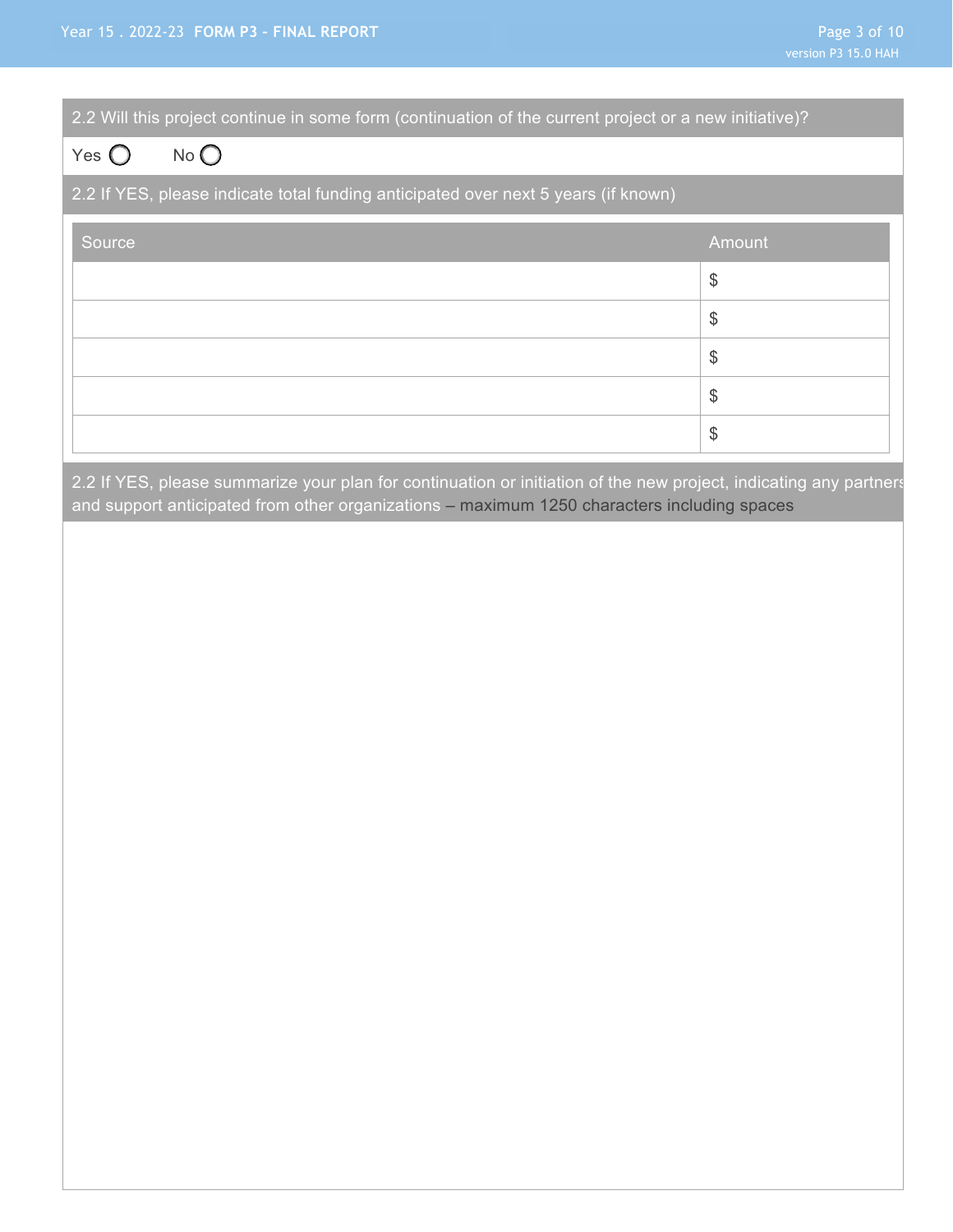## **3.FINAL NARRATIVE PROPOSAL**

3.1 Executive Summary – maximum 4000 characters including spaces (up to 3000 on this page and the balance on page 5) Please include an introduction with the objective of the project, and summary of results and a discussion with your conclusions.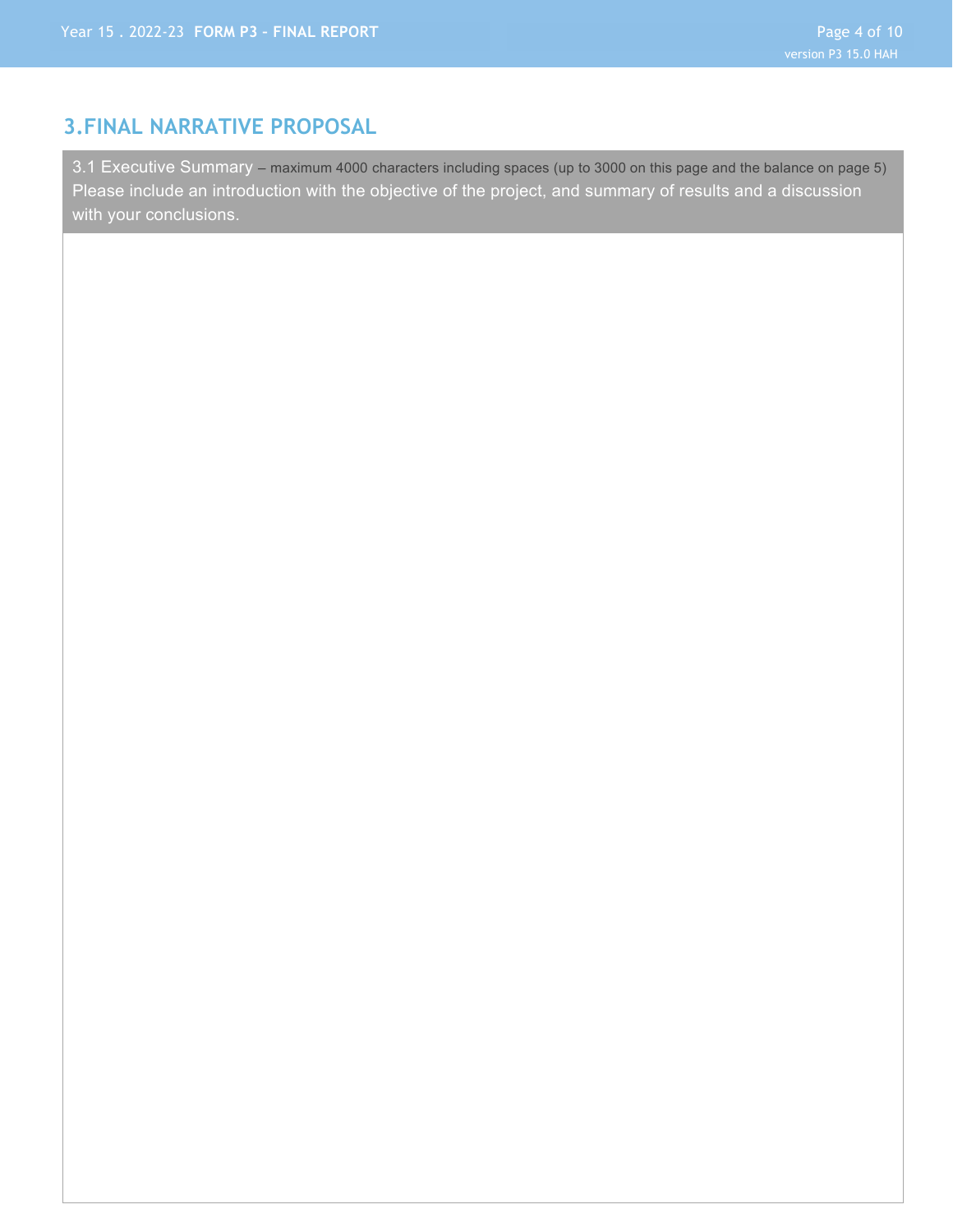3.1 Executive Summary – Continued.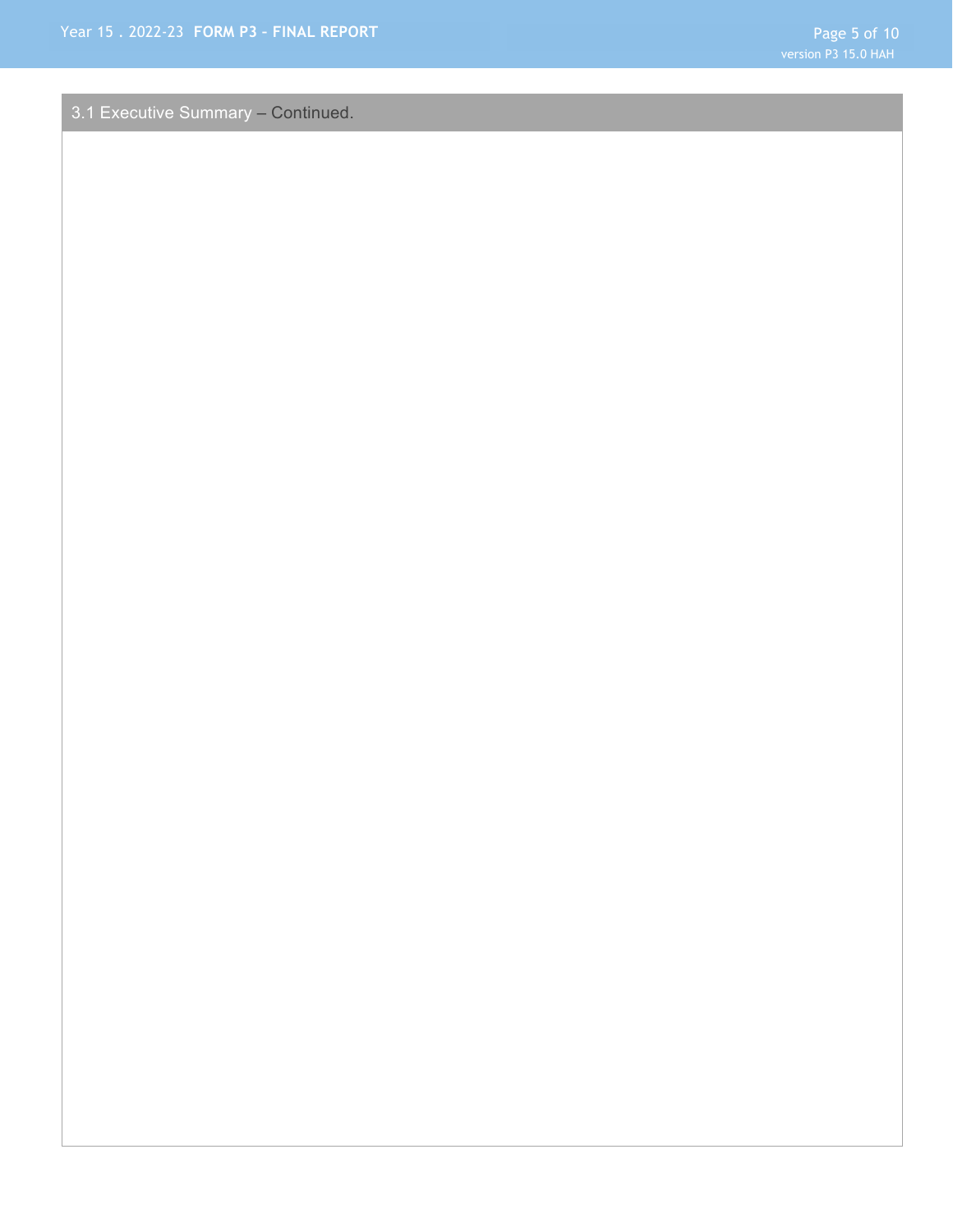3.2 Outcome Performance Metrics – maximum 8000 characters including spaces (up to 3000 characters on this page, 3000 characters on page 7 and the balance on page 8) Specify the outcome metrics provided in original Project Proposal (P1) and discuss the results obtained for the evaluations of your project, including a discussion of the results and appropriateness of each metric employed.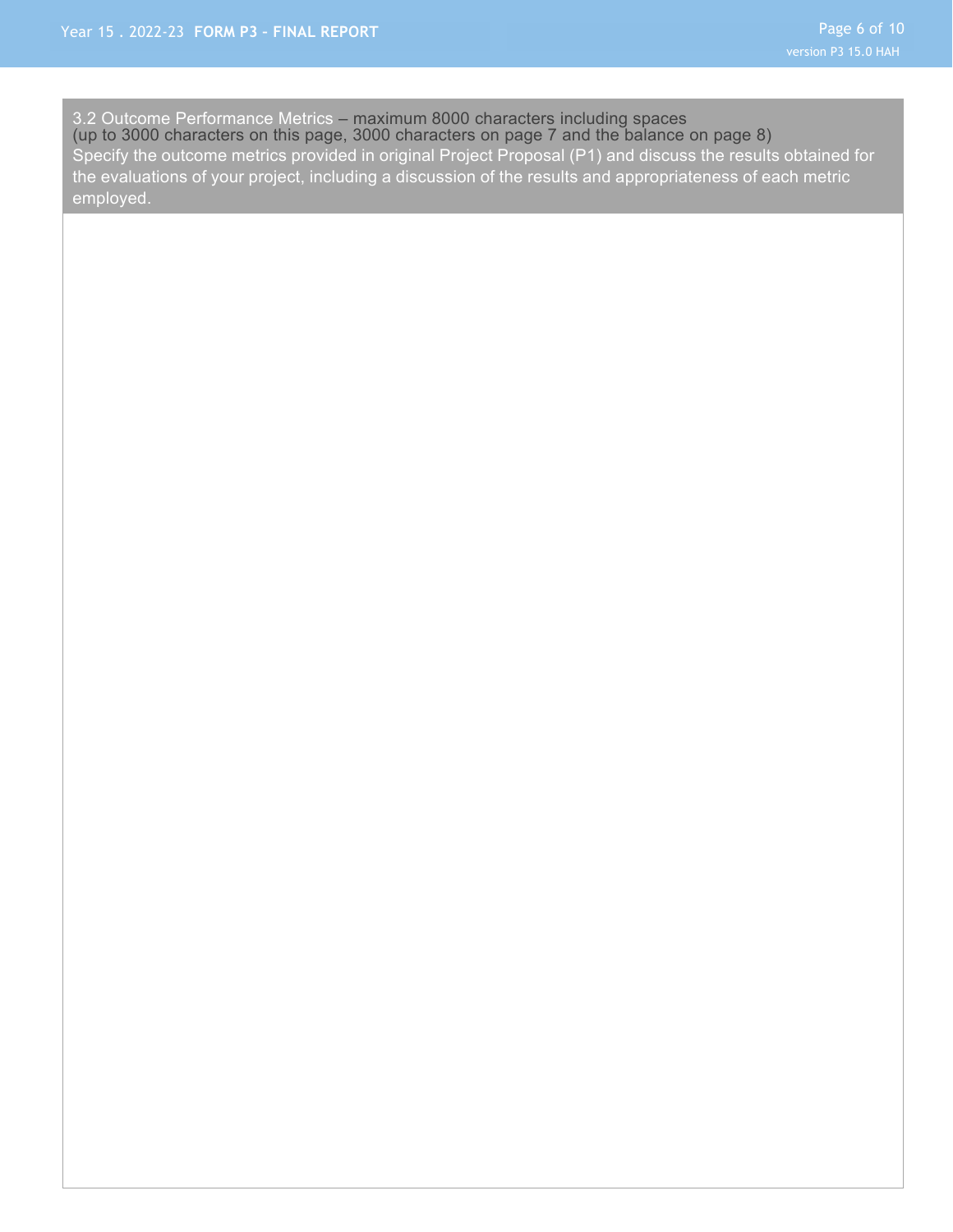3.2 Outcome Performance Metrics – Continued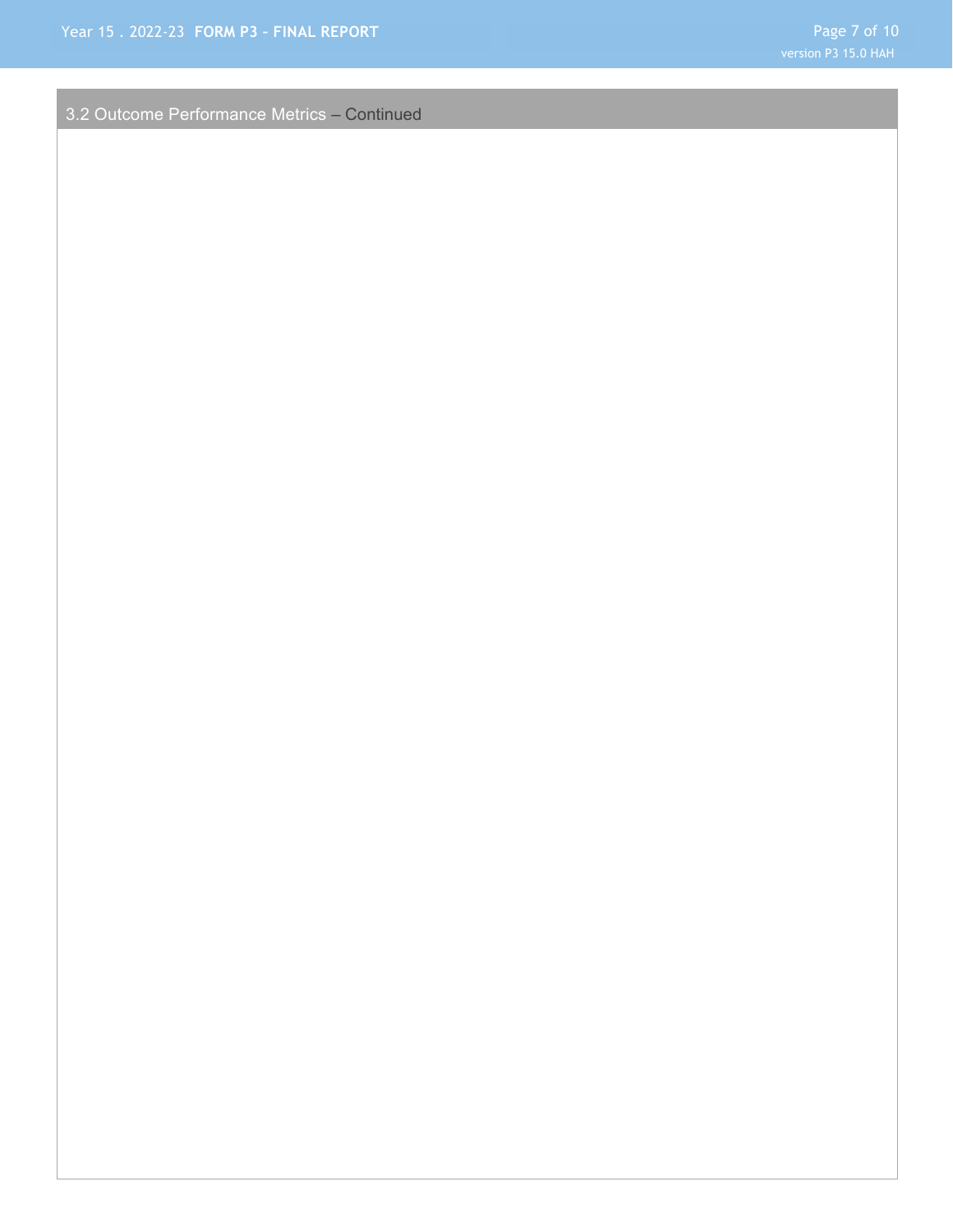3.2 Outcome Performance Metrics – Continued.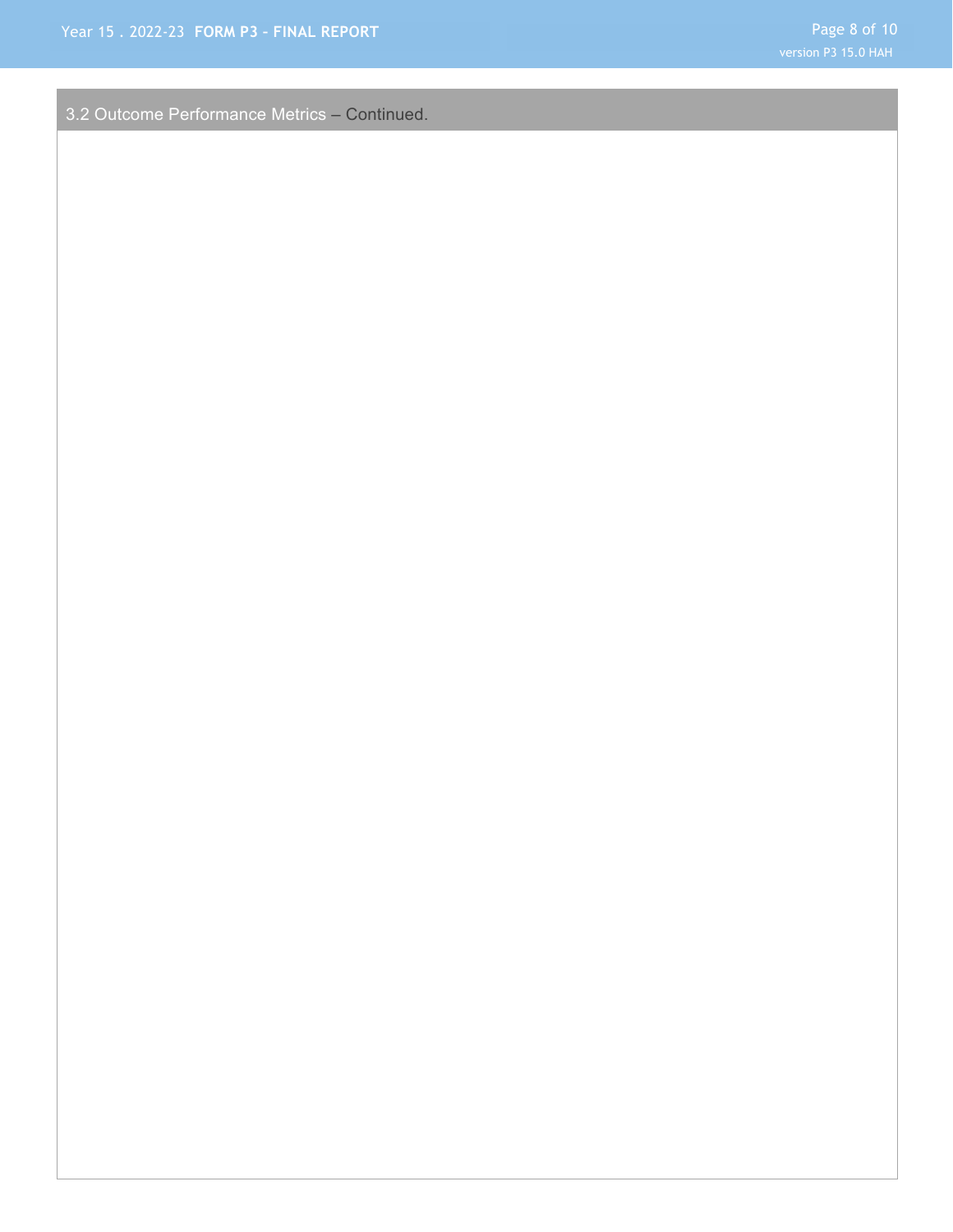3.3 Conclusion and Next Steps – maximum 4000 characters (up to 3000 this page and the balance on page 10) Include a discussion of your conclusions from your project and your plans for the future. Provide a list of publication(s) if applicable; any plans for further evaluation of this project and whether you anticipate any additional funding sources for the next phase (if applicable). Did this project result in any new procedures or practices (innovations) in health care delivery compared to current practice? How will this project support leadership in the dissemination of knowledge across the health care system? How will the delivery of health care be improved?